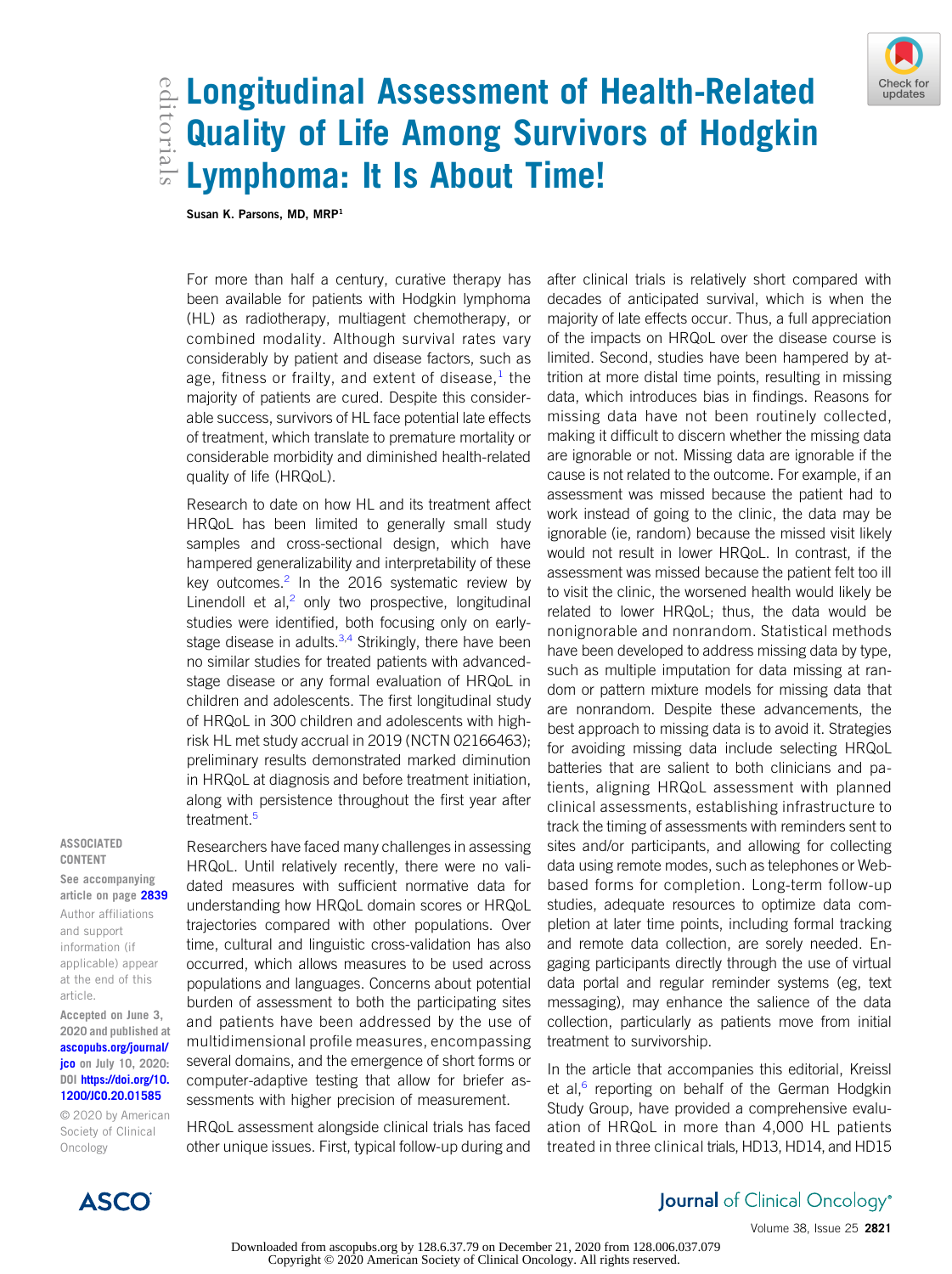(ISRCTN63474366, ISRCTN04761296, and ISRCTN32443041, respectively). These three trials included patients with earlystage favorable disease (HD13), early-stage unfavorable disease (HD14), and advanced-stage disease (HD15) who were treated from 2003 to 2009. Across the trials, patients completed the European Organisation for Research and Treatment of Cancer (EORTC) Quality of Life Core 20 questionnaire, a multidimensional profile measure that encompasses five functioning scales, three multiitem symptom scales, and six single-item symptom scales.<sup>7</sup> Data were collected serially before treatment was initiated, during treatment, at the end of treatment, and annually up to 5 years of survivorship.

Several key findings emerged. First, participation levels were high across all three studies (83% to 88%). However, males and younger patients were less likely to participate than females or older patients. Second, baseline assessments demonstrated that HRQoL was impaired, even before the start of treatment, across most of the domains of HRQoL and across all disease stages. Greater impairment was noted among patients with more advanced disease and for those who were older (defined as age 50 to 60 years). Notably, fatigue was also the most affected in advancedstage patients, as has been previously reported. Throughout treatment, impaired HRQoL persisted. By 1 year off treatment, improvement in HRQoL was noted across all patients, a pattern that continued to 2 years off treatment and then leveled off. Older patients had less HRQoL recovery compared with younger patients.

Kreissl et al $6$  note that financial problems were the most affected domain of HRQoL in the first year off treatment across all three trials; the magnitude of impairment reached 30 points compared with normative data, for which a difference of 10 points is considered to be clinically meaningful. Financial problems have been shown to be strongly associated with other domains of HRQoL such as fatigue.

Strikingly, although treatment approaches differed by study, their influence on HRQoL for patients who were off treatment was not apparent. Previous reports by Ganz et al<sup>[3](#page-2-2)</sup> and Heutte et al<sup>[4](#page-2-3)</sup> similarly showed little difference by treatment arms in the first 1 to 2 years off treatment. What can we make of these patterns? First, early assessments seem to be influenced by the extent of disease burden and the impact of associated symptoms, such as pain, dyspnea, and loss of appetite. In the period after initial treatment has been completed, patients primarily experience resolution of somatic impairments. However, as survivors begin to resume normal roles and responsibilities, other areas of health and well-being become unmasked, such as the above-mentioned financial problems and persistent fatigue. From an assessment perspective, what may be important to the patient may shift over time and may require additions to the measurement battery to more robustly capture such domains. For example, survivors may be ready to address the impact of HL and its treatment on sexual functioning, relationship building, or family formation only after they have completed initial treatment. Similarly, although the intensity of acute toxicity may wane, functional limitations or consequences may be more apparent to survivors when they resume normal activities. Chronic low-grade peripheral neuropathy, for example, may compromise the survivor's self-care and fine and gross motor functioning, and it may also increase the risk of falls and accidents, even as the clinical grade improves. Chronic fatigue is likely to be experienced similarly.

As noted above, the Kreissl et al<sup>[6](#page-2-5)</sup> study also had to contend with missing data, particularly after the second to fifth years off treatment. By the fifth year, assessment completion rates across all three trials fell to 40% or lower. Although disease factors, such as International Prognostic Score and stage did not differ among those with missing assessments and those with complete data, patients with a higher number of relapses or early death were more likely to have missing data. Interestingly, males and younger patients also were more likely to have missing assessments in later years of survivorship, although the reasons for this are not known. Sex differences in initial participation, as well as in later follow-up, warrant closer study to ensure that the findings are generalizable across women and men. It would be interesting to determine whether medical follow-up after initial treatment also fell off for males and younger patients, suggesting that more active strategies to keep them in care are needed.

Finally, the interpretation of longitudinal data across multiple domains, time points, and clinical trials is complex. Kreissl et al<sup>[6](#page-2-5)</sup> display these data graphically with heat maps. An alternative strategy would be to include an overall appraisal of HRQoL in which the respondent internally integrates across domains. This could take the form of a closed response item answered on a Likert-type scale, or it could be a very brief utility scale, such as the EuroQoL five-dimension instrument (EQ-5D) or the Patient-Reported Outcomes Measurement Information System 29+2 (PROMIS 29+2), in which the "+2" refers to a two-item utility scale, scored from 0 to 1 in which 0 is the worst health and 1 is the best health.

In summary, despite decades of successful HL treatment, our understanding of the short- and long-term effects of this disease on HRQoL is limited. The Kreissl et al study team should be congratulated for their painstaking data collection and analysis across three clinical trials and disease groups. These results reinforce the importance of baseline assessment and the contributions of the disease itself to HRQoL appraisal, the transient effects of treatment, and the longstanding impacts of HL and its treatment on psychosocial and related functioning.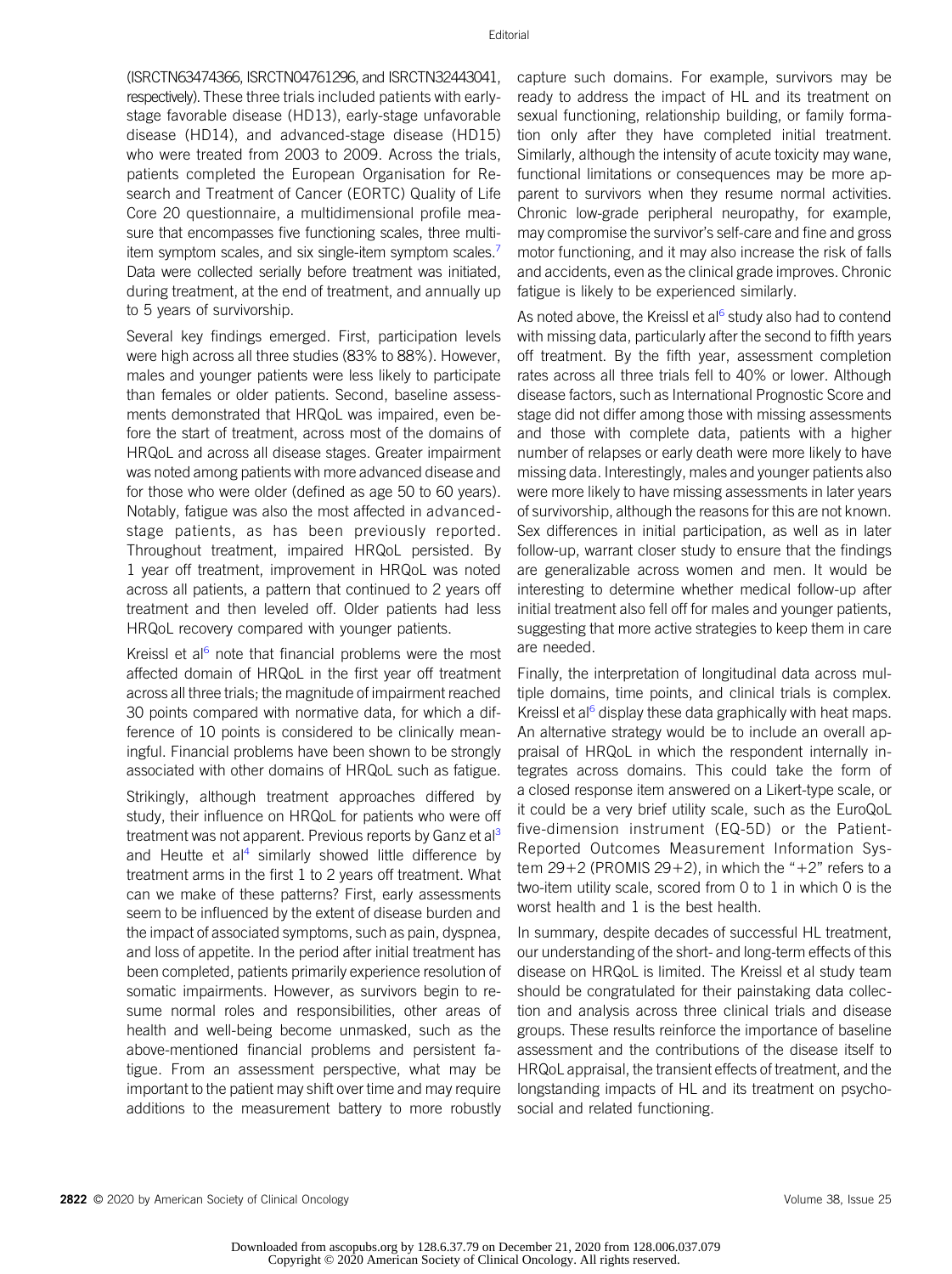Editorial

#### **AFFILIATION**

1 Department of Medicine, Tufts Medical Center, Boston, MA

#### CORRESPONDING AUTHOR

Susan K. Parsons, MD, MRP, Department of Medicine, Tufts Medical Center, 800 Washington St, Box #345, Boston, MA 02111; email: [sparsons@tuftsmedicalcenter.org.](mailto:sparsons@tuftsmedicalcenter.org.)

### AUTHOR'S DISCLOSURES OF POTENTIAL CONFLICTS OF INTEREST AND DATA AVAILABILITY STATEMENT

Disclosures provided by the author and data availability statement (if applicable) are available with this article at DOI [https://doi.org/10.1200/](http://ascopubs.org/doi/full/10.1200/JCO.20.01585) [JCO.20.01585.](http://ascopubs.org/doi/full/10.1200/JCO.20.01585)

#### **REFERENCES**

- <span id="page-2-0"></span>1. National Cancer Institute Surveillance, Epidemiology, and End Results Program: Cancer Stat Facts: Hodgkin Lymphoma. [https://seer.cancer.gov/statfacts/html/](https://seer.cancer.gov/statfacts/html/hodg.html) [hodg.html](https://seer.cancer.gov/statfacts/html/hodg.html)
- <span id="page-2-1"></span>2. Linendoll N, Saunders T, Burns R, et al: Health-related quality of life in Hodgkin lymphoma: A systematic review. Health Qual Life Outcomes doi: [10.1186/](http://dx.doi.org/10.1186/s12955-016-0515-6) [s12955-016-0515-6](http://dx.doi.org/10.1186/s12955-016-0515-6)
- <span id="page-2-2"></span>3. Ganz PA, Moinpour CM, Pauler DK, et al: Health status and quality of life in patients with early-stage Hodgkin's disease treated on Southwest Oncology Group Study 9133. J Clin Oncol 21:3512-3519, 2003
- <span id="page-2-3"></span>4. Heutte N, Flechtner HH, Mounier N, et al: Quality of life after successful treatment of early-stage Hodgkin's lymphoma: 10-year follow-up of the EORTC-GELA H8 randomised controlled trial. Lancet Oncol 10:1160-1170, 2009
- <span id="page-2-4"></span>5. Parsons SK, Rodday AM, Bush R, et al: Health-related quality of life (HRQL) trajectories during treatment for advanced stage pediatric Hodgkin lymphoma (HL). Blood 132, 2018 (suppl 1; abstr 3587)
- <span id="page-2-5"></span>6. Kreissl S, Müller H, Goergen H, et al: Health-related quality of life in patients with Hodgkin lymphoma: A longitudinal analysis of the German Hodgkin Study Group. J Clin Oncol 38:2839-2848, 2020
- <span id="page-2-6"></span>7. Aaronson NK, Ahmedzai S, Bergman B, et al: The European Organization for Research and Treatment of Cancer QLQ-C30: A quality-of-life instrument for use in international clinical trials in oncology. J Natl Cancer Inst 85:365-376, 1993

n-a-a

## **Gain Recognition as an ASCO Journal Reviewer**

Participate as a journal reviewer and play an integral role in maintaining the quality and integrity of ASCO journals. Benefits and recognition for reviewing ASCO journals content include:

- Staying up to date on the latest oncology research
- Increased exposure to key leaders in oncology  $\bullet$
- Career advancement opportunities
- ASCO members who become reviewers can earn FASCO points

Get started today at ascopubs.org/reviewers



## **ASCO** Journals